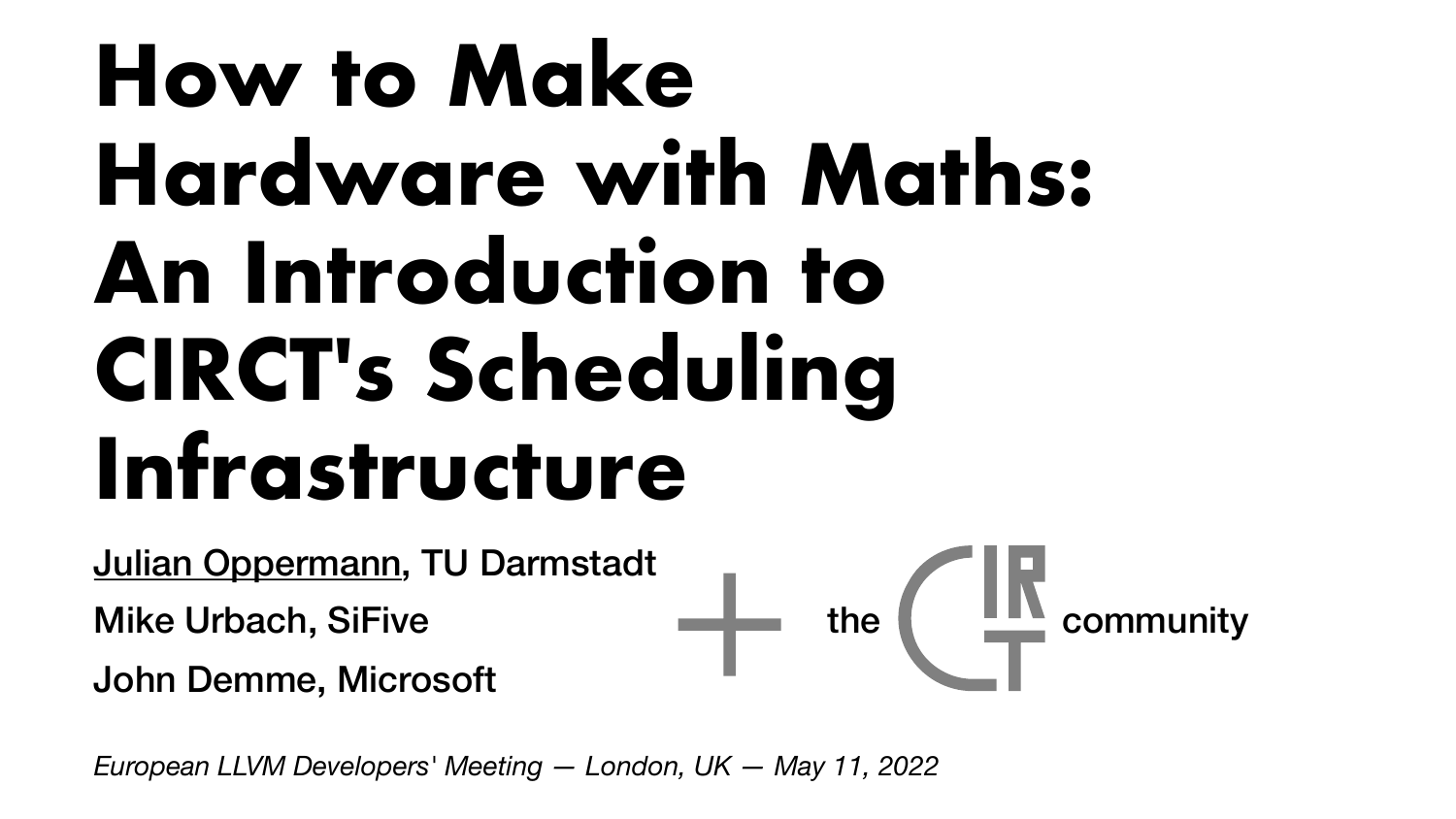### CIRCT

= **C**ircuit **IR C**ompilers and **T**ools

- MLIR-based compiler infrastructure for hardware design and verification
- LLVM incubator project
- More info @ US DevMtg 2021
	- "CIRCT: Lifting hardware development out of the 20th century"
	- "Charting CIRCT: the present and near future landscape"



This

talk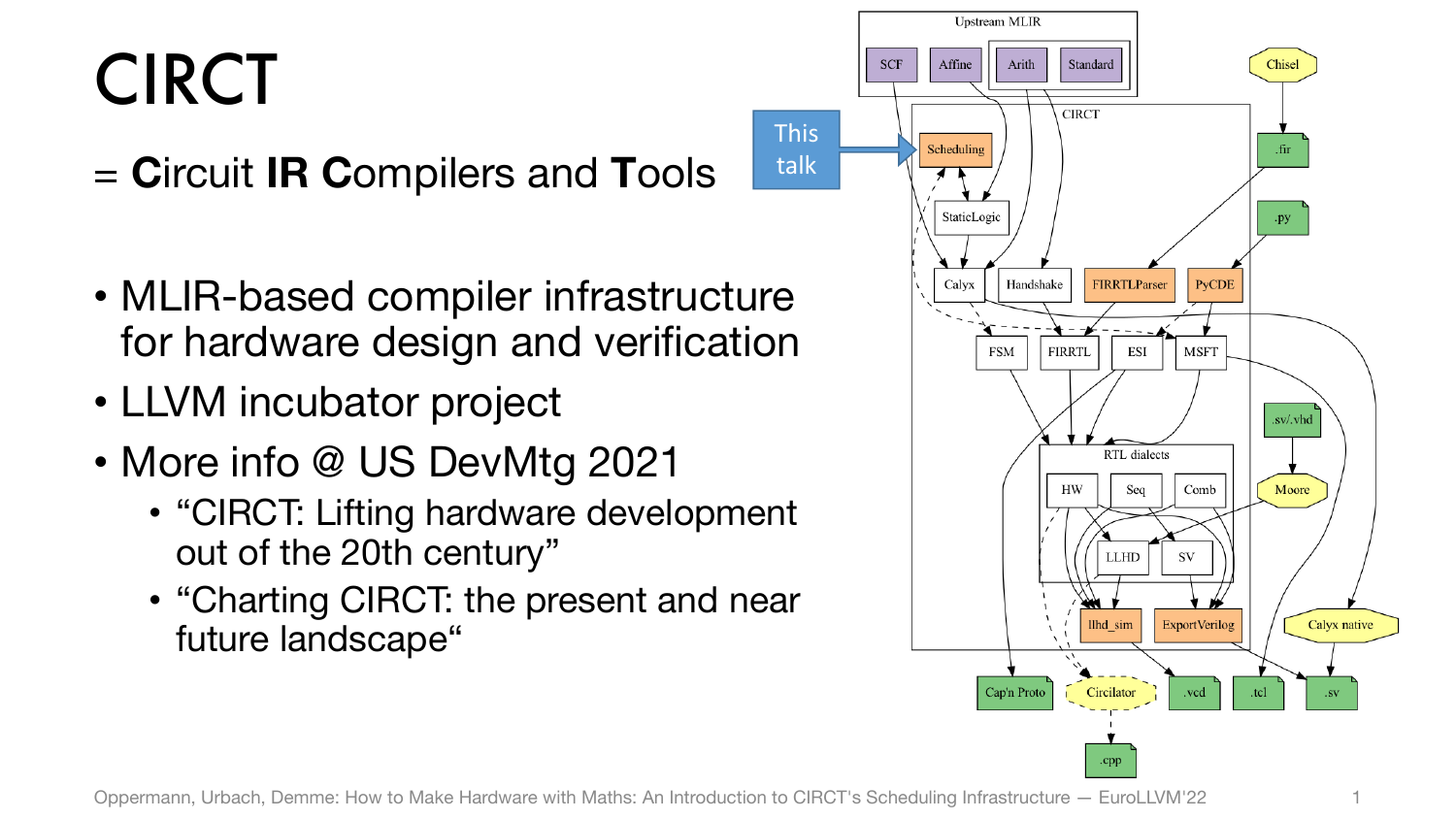### High-level Synthesis (seen from orbit)



Oppermann, Urbach, Demme: How to Make Hardware with Maths: An Introduction to CIRCT's Scheduling Infrastructure — EuroLLVM'22 2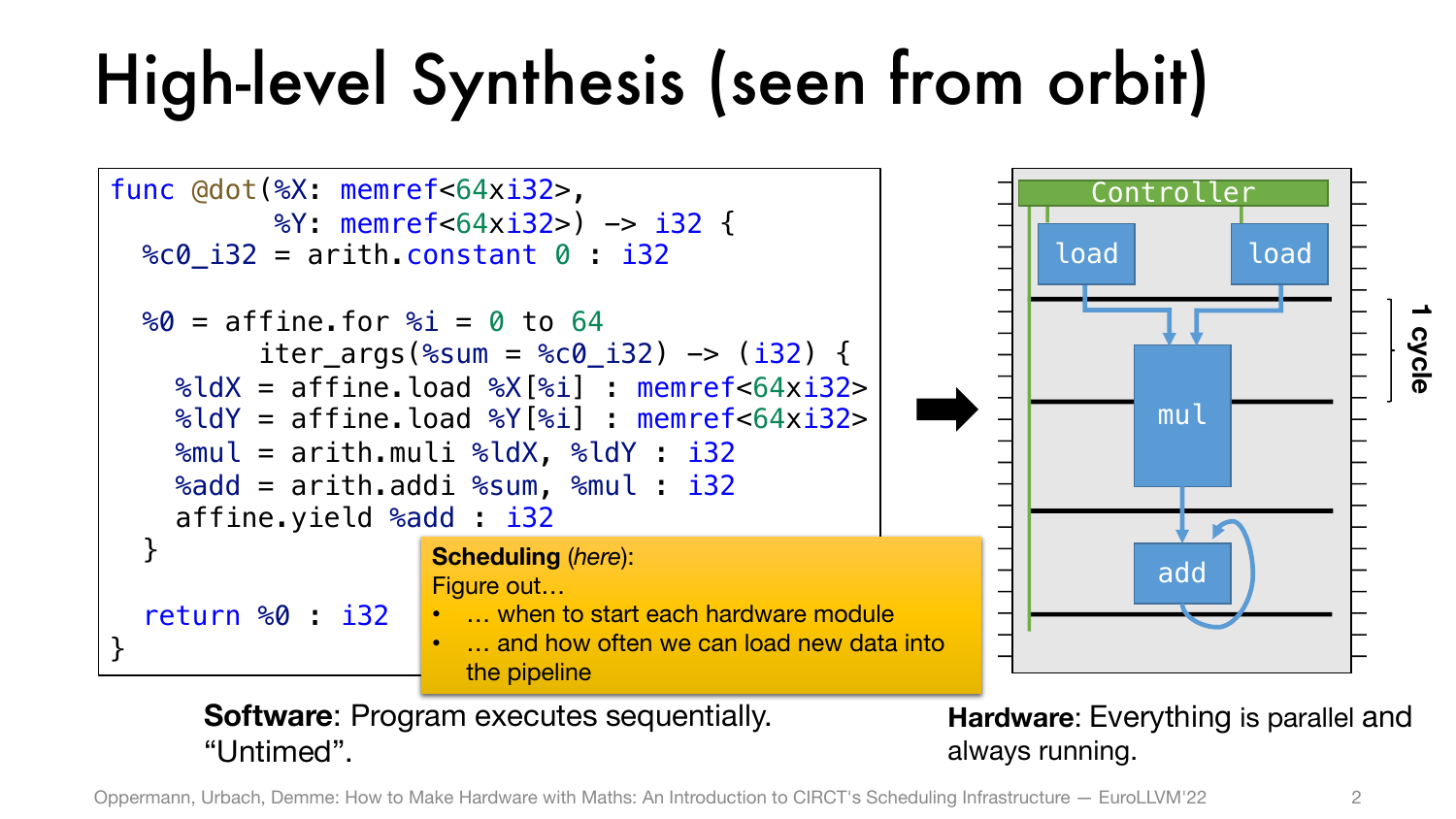## Why does CIRCT need scheduling infra?

- Predominant abstraction is the Register-Transfer-Level (RTL)
	- Modules, wires, registers, clocks, …
	- Hard to transform progression of time baked into the structural design
- Lifting the abstraction level is crucial for 21<sup>st</sup> century tools
	- CIRCT is a great playground for that
- Higher-level IRs are often untimed
	- Dataflow graphs, affine loops, systolic arrays, …
	- Easy to transform and suitable for design-space exploration!
	- At some point, lower to latency-insensitive hardware (handshakes), or **schedule** at compile time (and synthesise controller)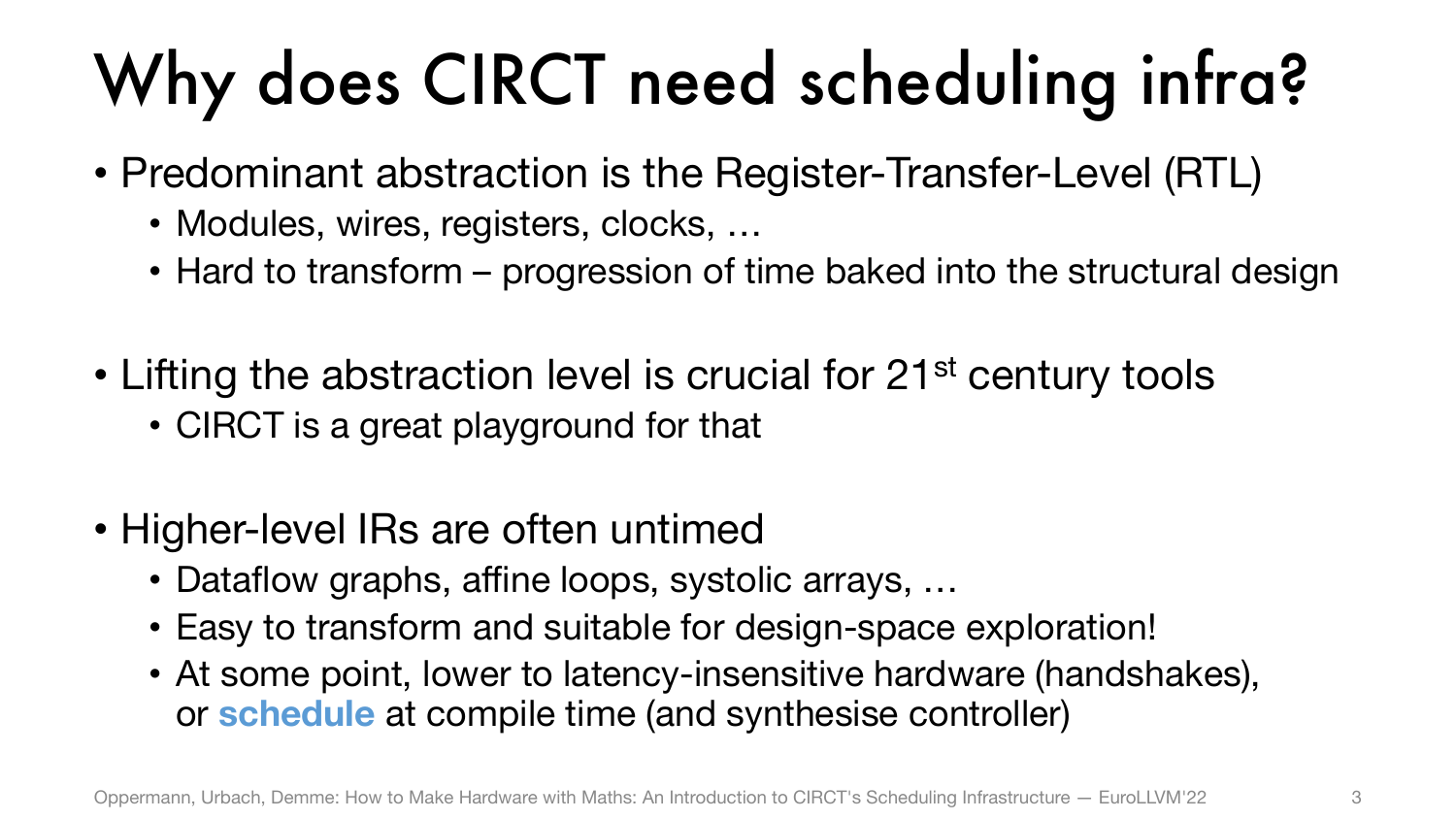#### Goals and audience

- Provide infrastructure that is as flexible as CIRCT itself
	- Problem model should be tailored to source IR and target architecture
- Audience
	- People that find scheduling **boring**:

Grow a library of ready-to-use problem definitions and suitable scheduling algorithms

• People that find scheduling **exciting**:

Foster research into algorithms by providing consistent API to hook into practically-relevant hardware-design flows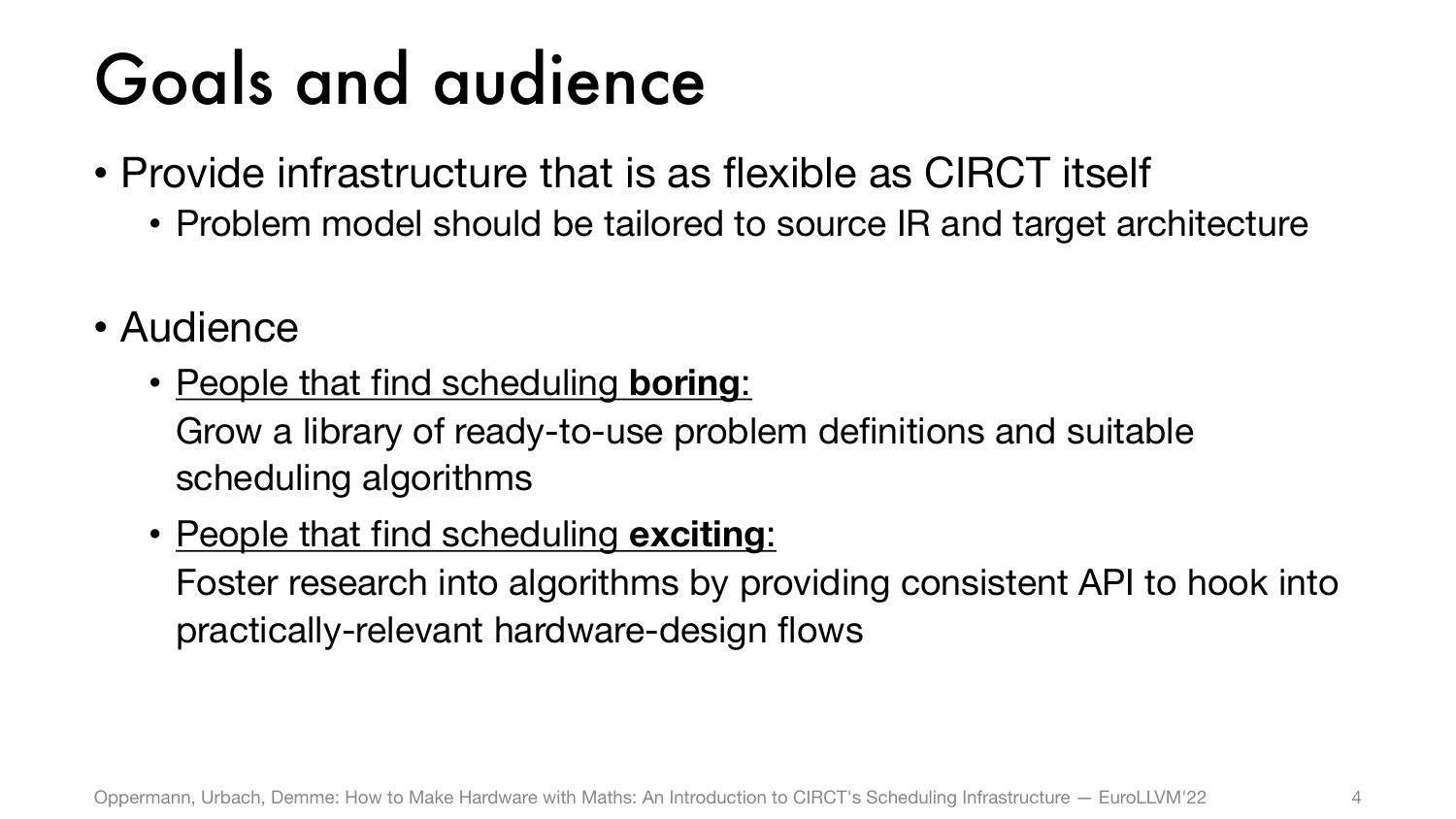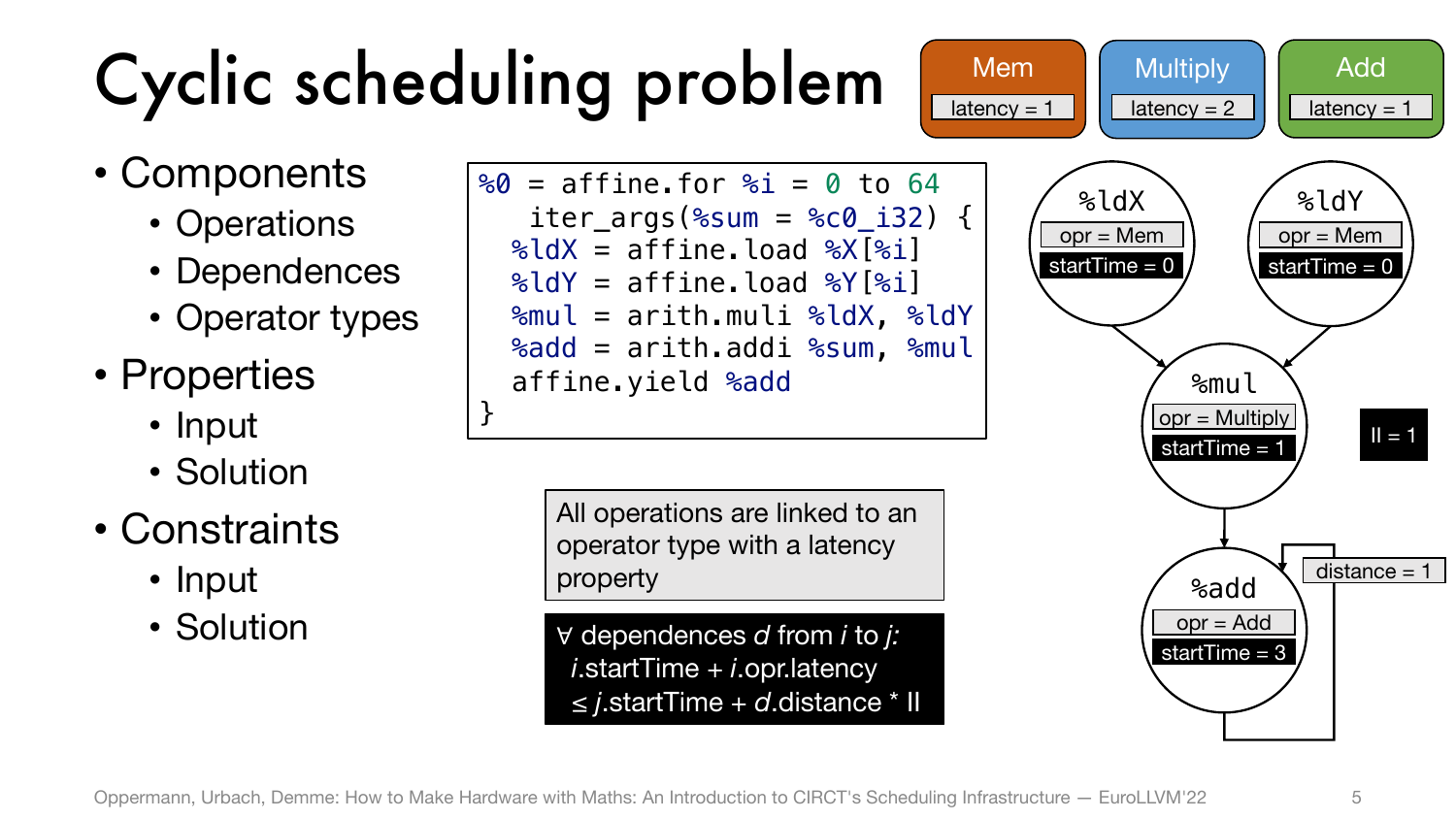#### Extensible problem model

- Different flows require different problem variants
	- Properties + Constraints = Reliable contract between client & algorithm
- Currently defined problems
	- **Problem** basic, acyclic problem
	- **CyclicProblem** for pipelined execution
	- **SharedOperatorsProblem** limits #unit per operator type
	- **ModuloProblem** for resource-constrained pipelined execution
	- **ChainingProblem** models physical propagation delays
- Mix-and-match and extend to define your own problems!
	- Add properties, add/refine constraints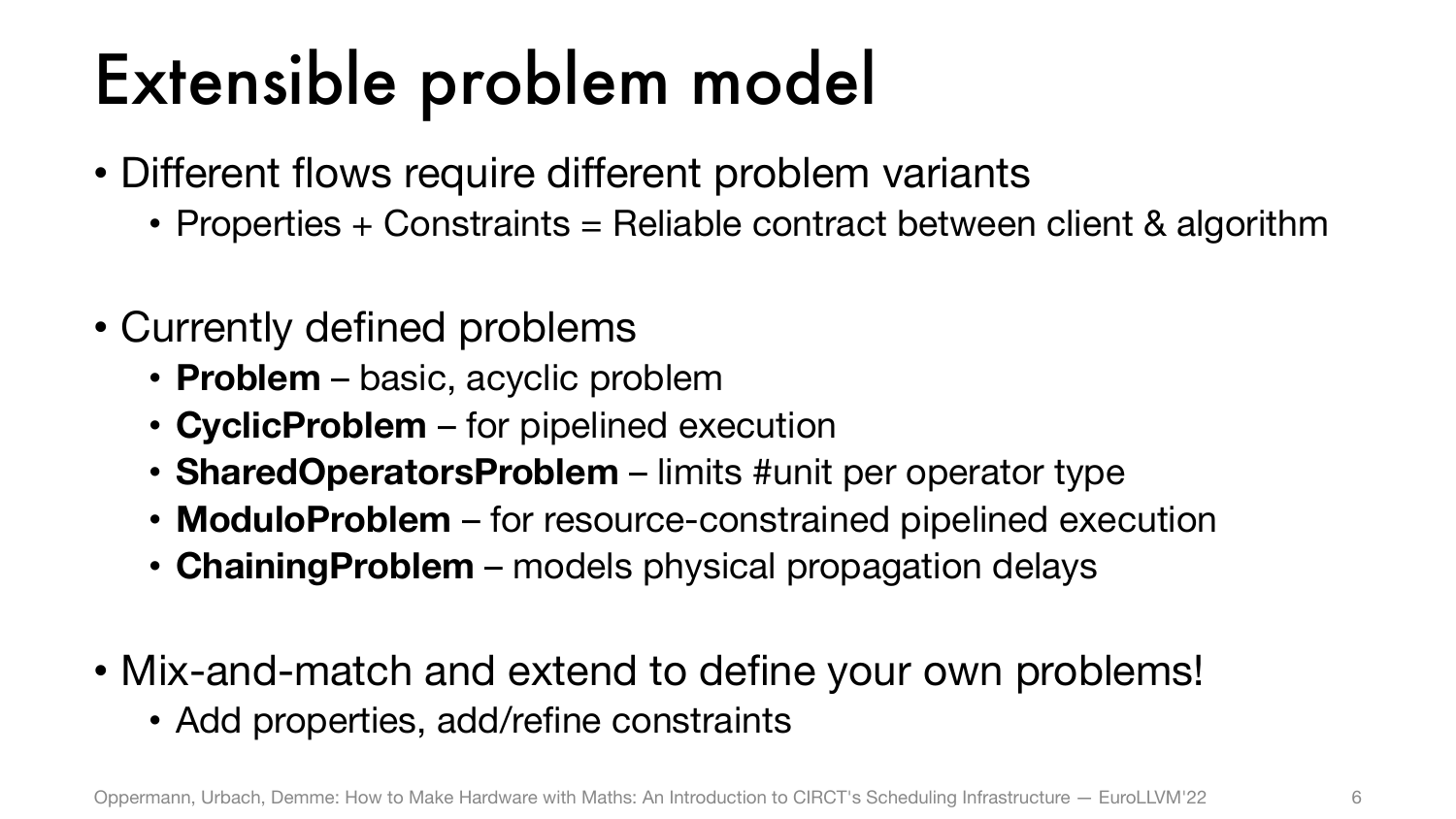#### Schedulers

- Current goal: "Good enough" to bootstrap prototype flows
	- LP-based (using in-tree simplex solver) for all pre-defined problems
	- ILP-based (using external solver via OR-Tools): API demo
	- List-scheduler: API demo
- Problem models provide a consistent API to implement scheduling algorithms
	- Infrastructure is not limited to linear programming
	- Anything (satisfying the solution constraints) goes!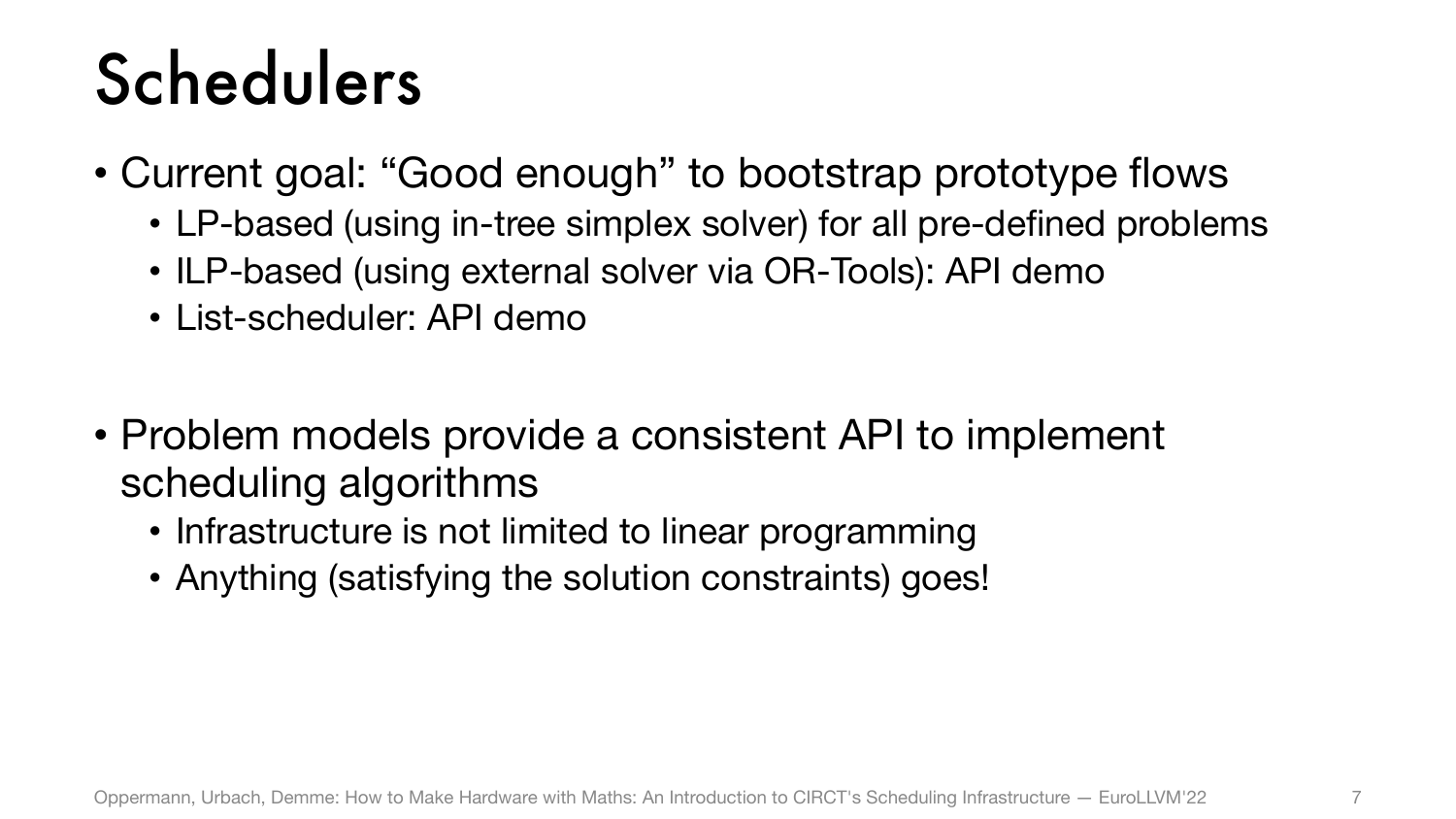#### State and plans

- Available infrastructure in CIRCT
	- 5 problem models
	- Reference schedulers
- Current clients
	- End-to-end flow from C/PyTorch to SystemVerilog  $(\rightarrow$  circt-hls project)
	- Retiming irregularly-placed systolic arrays  $(\rightarrow$  WIP @ Microsoft)
- Future plans
	- Integrate into more synthesis flows and evolve infrastructure as needed
	- Design dialect to import/export scheduling problems
	- Port state-of-the-art algorithms to CIRCT
	- Can we share code with sibling projects or other parts of LLVM?